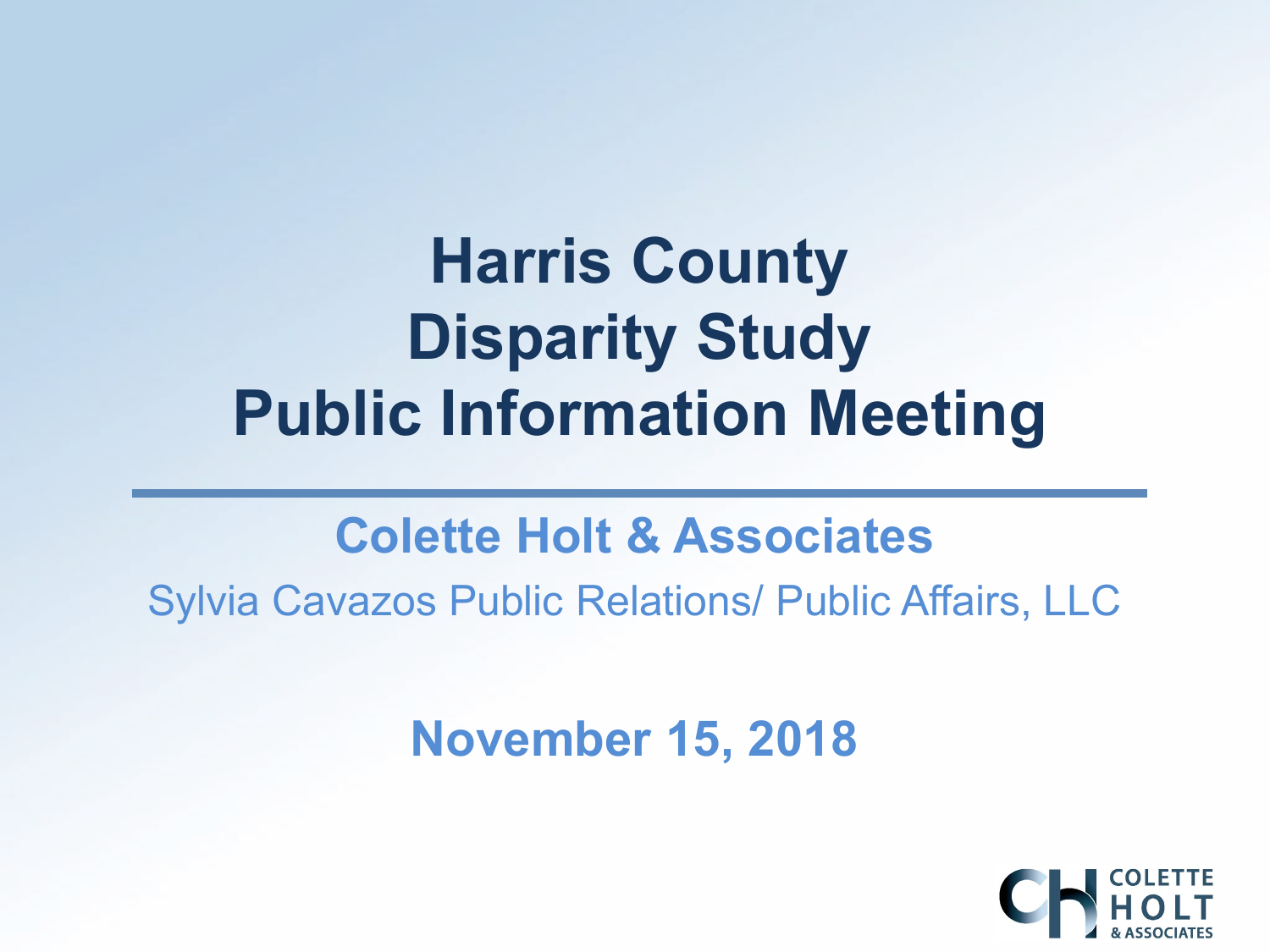## **Disparity Study Team**

- Colette Holt & Associates (DBE)
	- Currently conducting City of Houston, TxDOT & DFW Airport Studies
		- **Colette Holt, J.D. - Project Manager & Legal Counsel**
			- Nationally recognized expert, educator & author on D/S/M/WBE issues
		- **Steven Pitts, Ph.D. - Economist & Statistician**
			- Nationally recognized expert, educator & author on market issues regarding minorities for over 25 years
		- **Joanne Lubart, J.D. - Associate Counsel**
			- National expert DBE & M/WBE programs
		- **Glenn Sullivan - Director of Technology**
			- Extensive experience with CHA data collection & website management

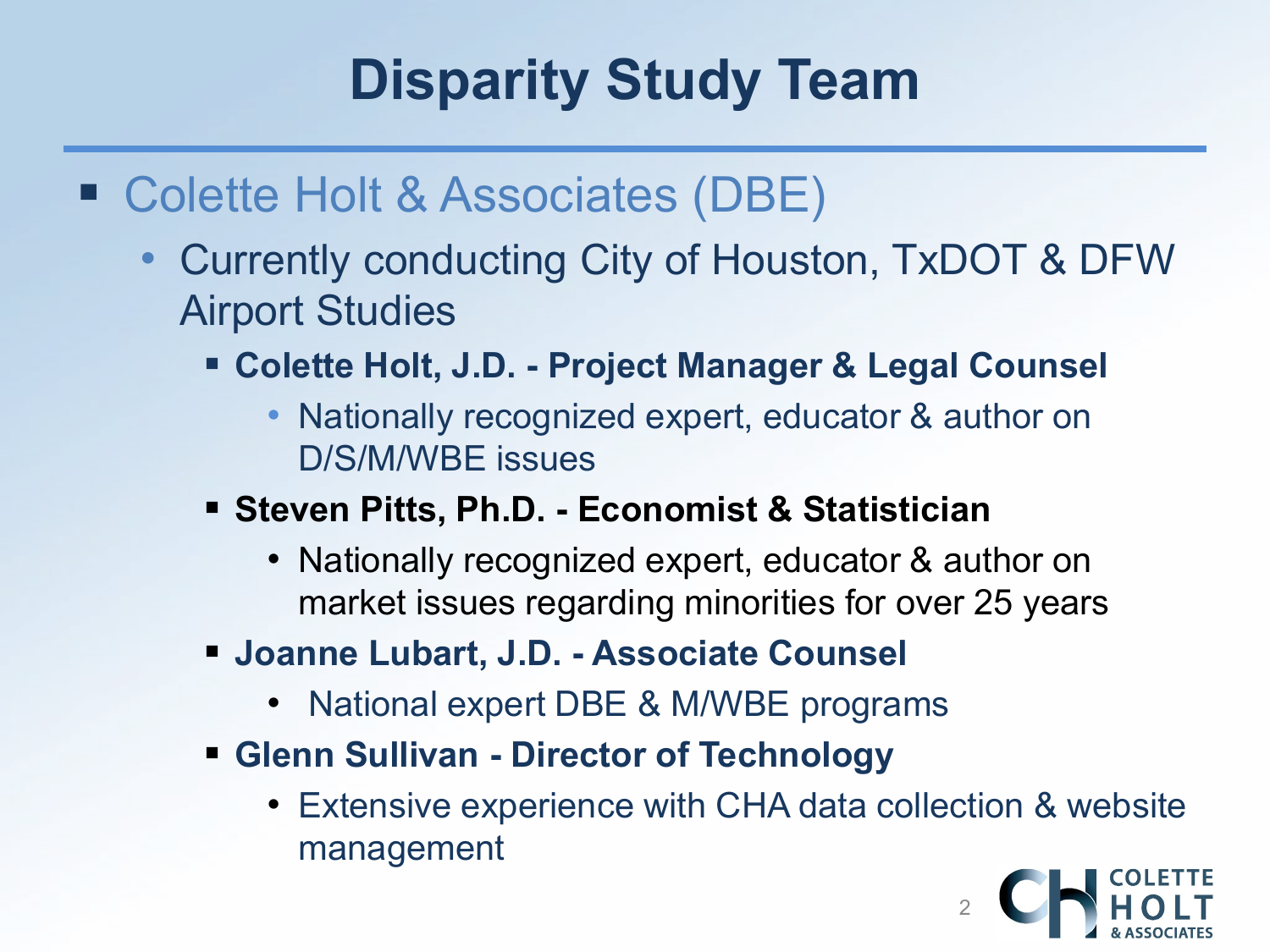#### **Disparity Study Team, cont.**

- **Ilene Grossman, B.A. - Assistant Project Manager**
	- Coordinates all study requirements & oversees CHA dayto-day operations
- **Victoria Farrell, M.B.A. - Researcher**
	- Coordinates with Project Manager on all project requirements & oversees daily study activities, scheduling & project timelines

#### **Carol Borst - Contract Data Collection Team Manager**

- Coordinates all follow up activities to ensure complete study contract data files
- Subconsultant Sylvia Cavazos Public Relations/Public Affairs, LLC (DBE)
	- **Highly experienced in reaching multicultural audience &** under-served communities
	- Part of the City of Houston Disparity Study team
	- **Responsible for Study community outreach**

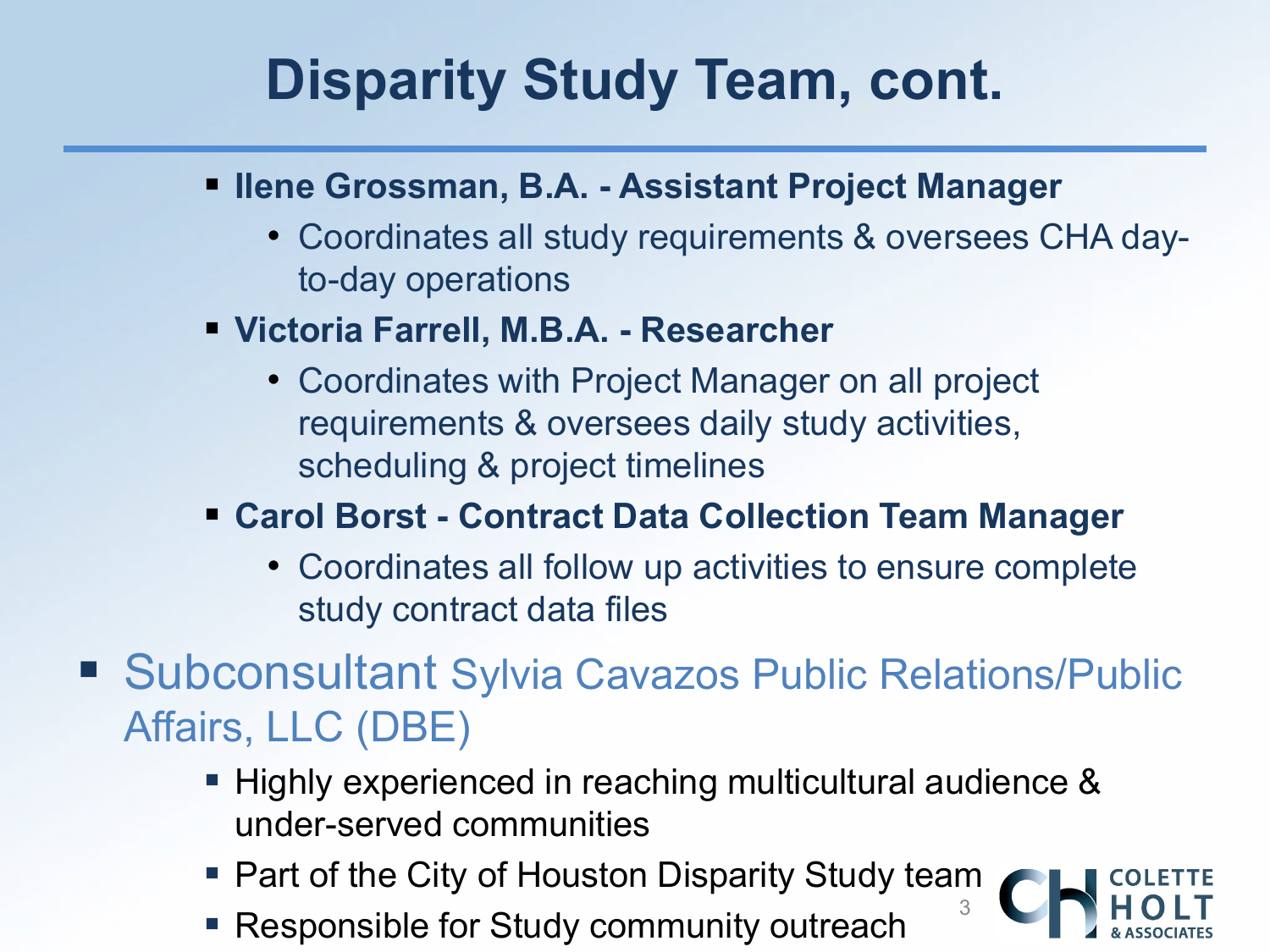#### **Disparity Study Legal Principles**

- − Evidence must comport with case law & sound science
- − M/WBE programs must reflect this evidence
- − Programs that result from inadequate legal & economic analyses or political motivations will be struck down if challenged
- − Properly supported & narrowly tailored programs based upon expert testimony will survive strict scrutiny

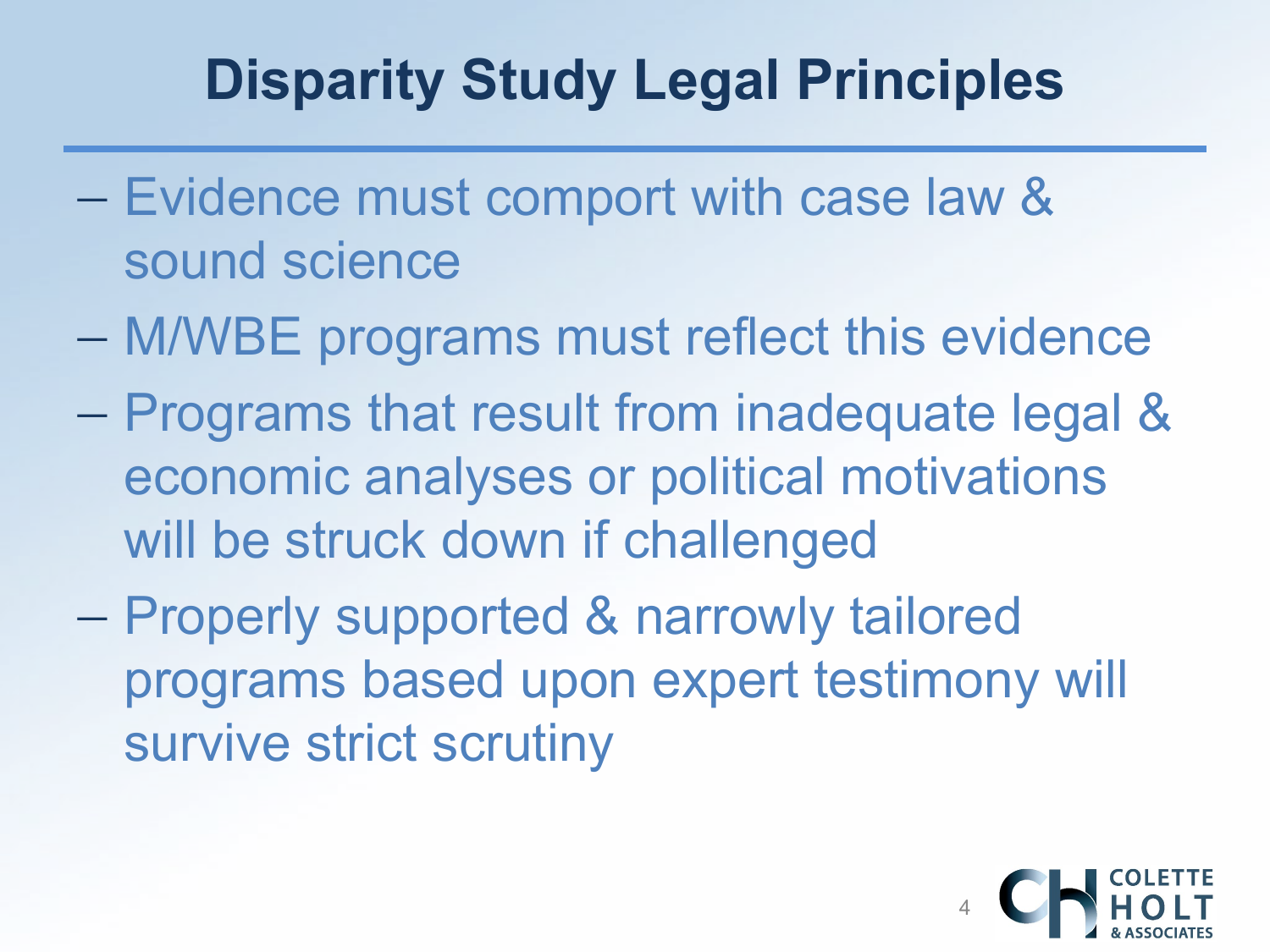#### **Disparity Study Objectives**

- − Provide a legal defense if a race- and gender-based program is challenged
- − Develop recommendations for program improvements & enhancements
- − Educate policy makers & stakeholders about the legal & economic issues to build consensus

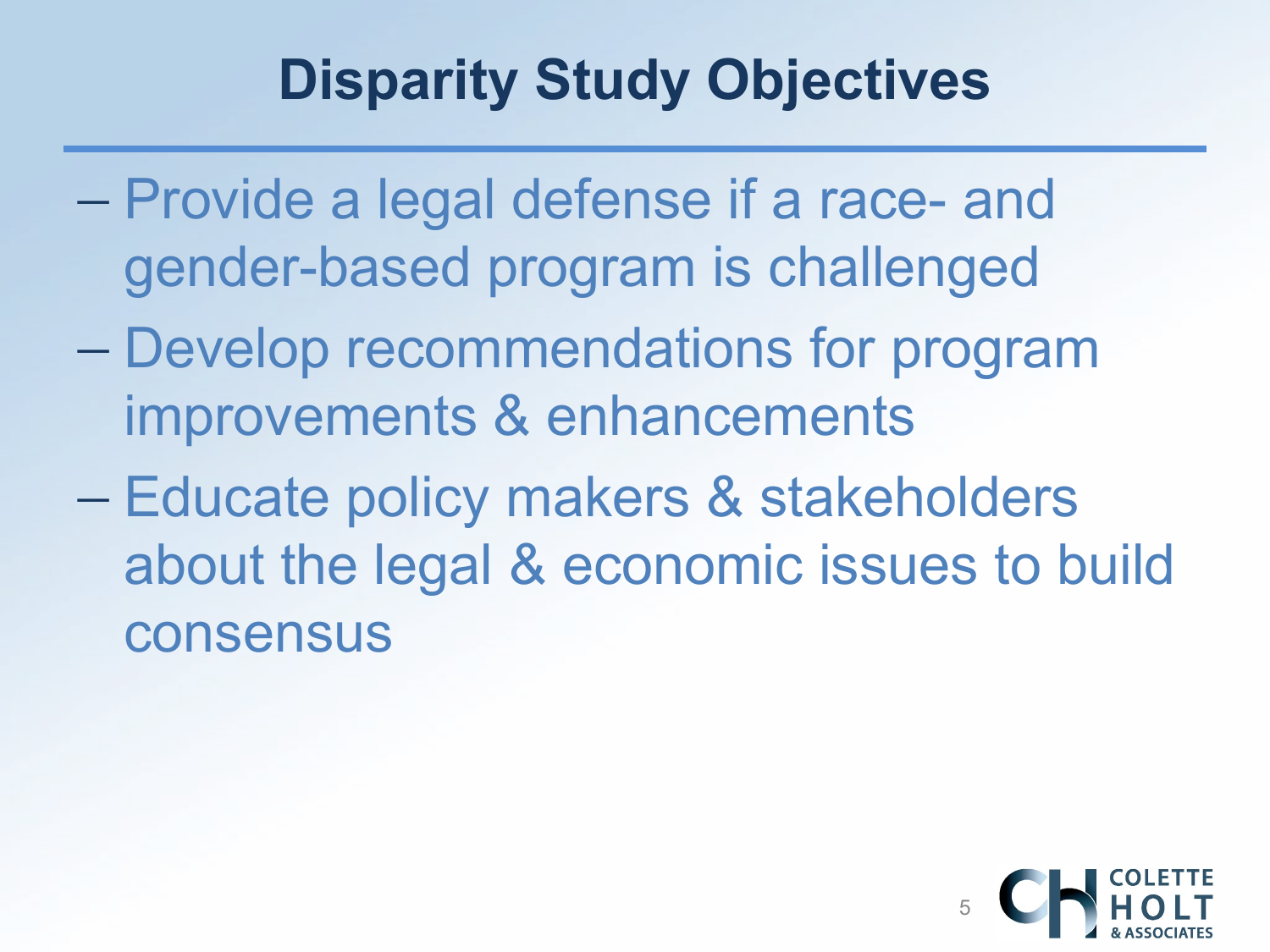#### **Disparity Study Elements**

- **Study period is FY 2015 to second quarter of fiscal year** FY 2018
- Legal Review & Analysis
- **Determination of Harris County's Geographic Market**
- **Determination of Harris County's Industry Markets**
- Determination of Harris County's Utilization of M/WBEs
- **Eigmation of M/WBE Availability**
- **Disparity Analysis**
- Economy-Wide Analysis
- Anecdotal Data Collection & Analysis
- Review of Harris County's Contracting Policies
- Recommendations

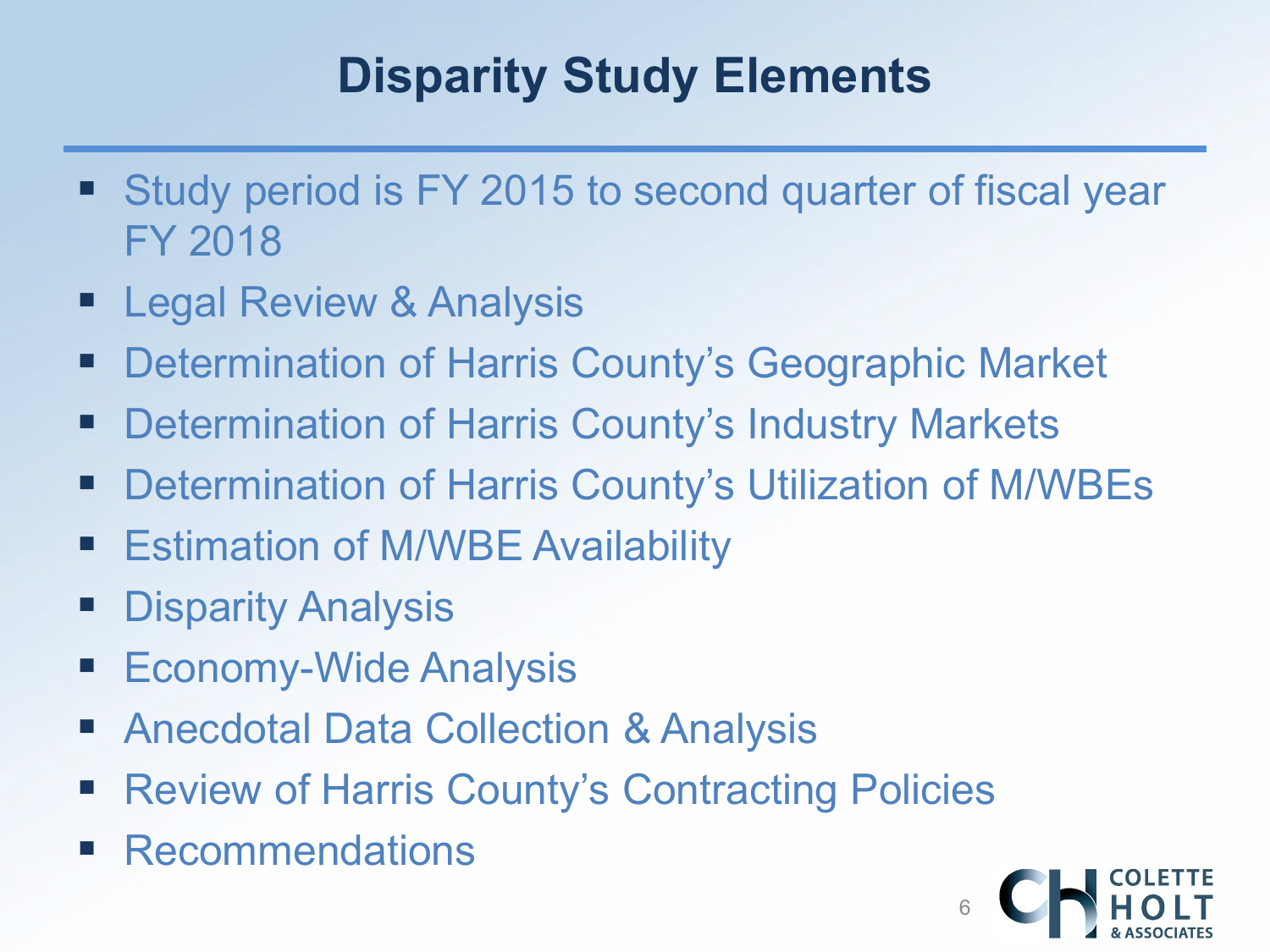#### **Utilization Analysis**

- Step 1: Gather Harris County's prime contracts to create Initial Contact Data File
- Step 2: Gather any additional data for contracts in the Sample Contract Data File
- Step 3: Contact primes for missing subcontractor data
	- Collect at least 80% of the contract dollars
	- Assign missing race & gender to all firms
	- Assign missing NAICS codes

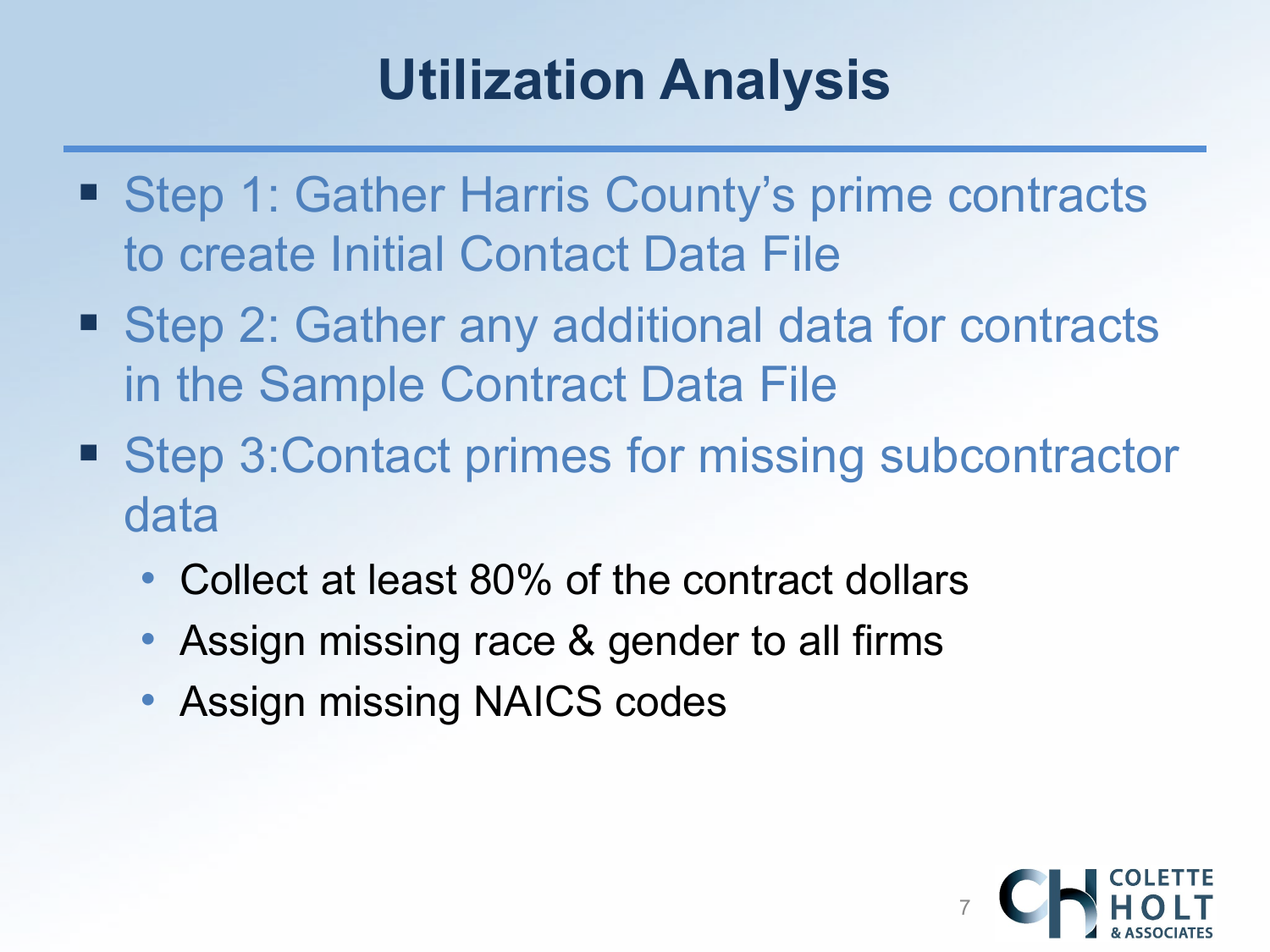#### **Utilization Analysis, cont.**

- Step 4: Determine geographic & product markets
	- Determine the unconstrained product market
	- Analyze data for primes, subs & primes, & subs together
	- Determine the geographic market for at least 75% of the contracts
	- Determine product market constrained by geographic market to create Contract Data Utilization File
- Step 5: Determine detailed utilization by race, gender, & industry codes

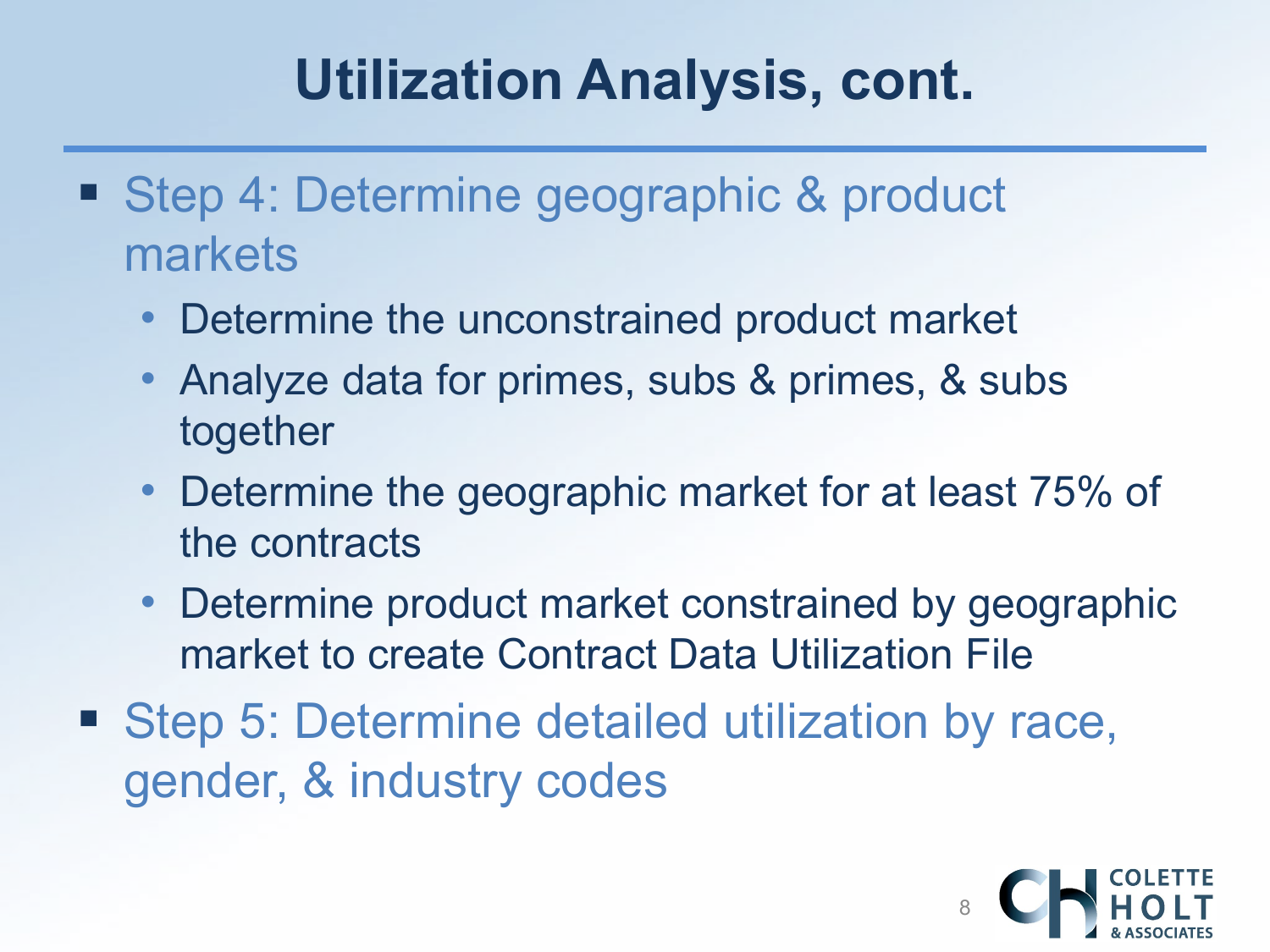## **Estimation of M/WBE Availability**

- Create Master List of M/WBEs from multiple entities
- Purchase Hoovers/Dun & Bradstreet for initial total business universe
- Assign missing NAICS codes
- **Assign missing race & gender status**
- Estimate detailed, unweighted & weighted availability by combined & disaggregated race & gender & industry codes

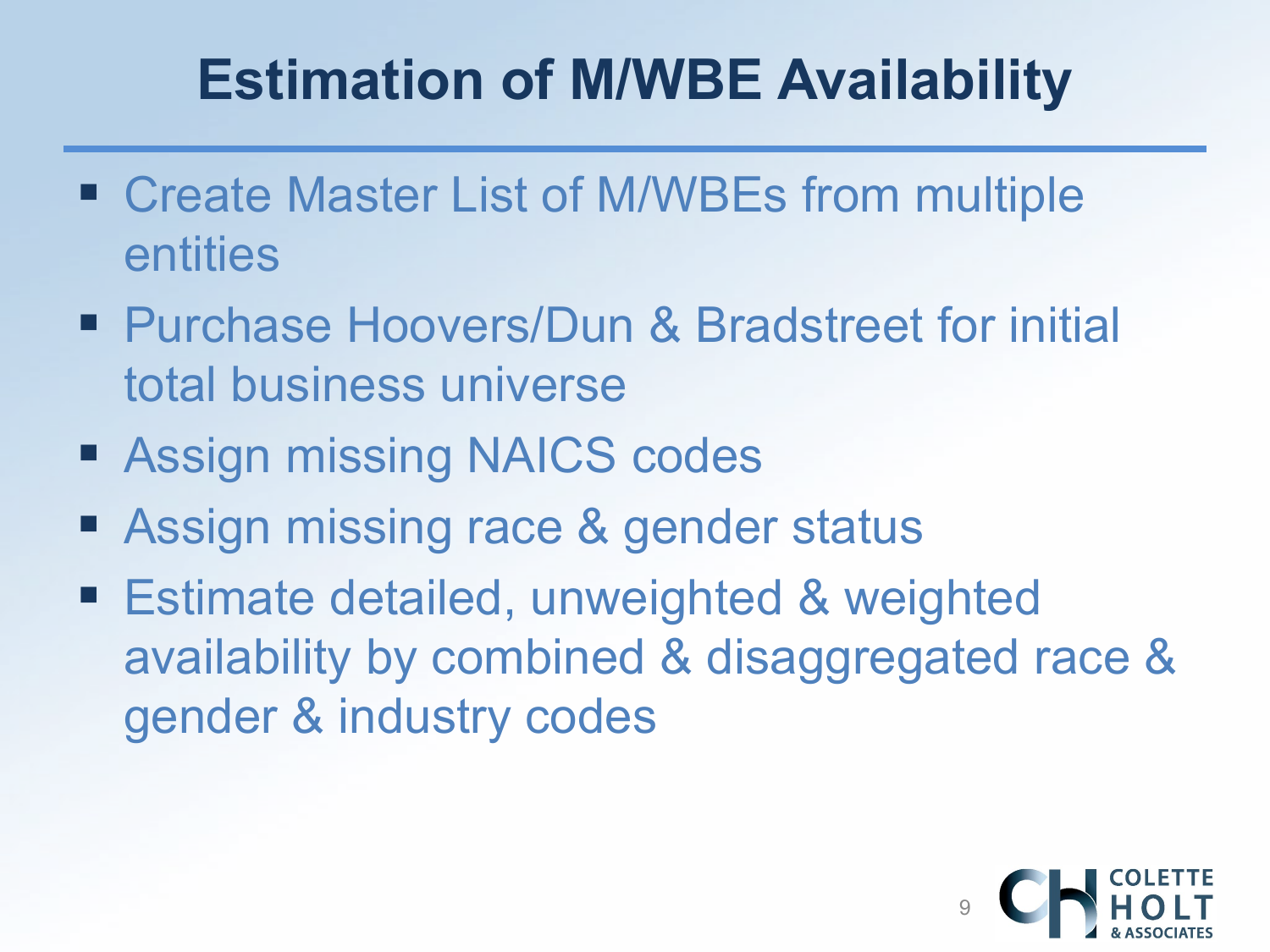#### **Disparity Analysis**

- Disparity ratio = M/WBE utilization ÷ weighted availability
- 80% or less is substantive, supporting the inference of discrimination
- Will conduct statistical significance testing
- Calculate disparity indices for:
	- All race & sex groups & all industry groups combined & disaggregated
	- To the extent data are available, calculate disparity indices separately for contracts with & without goals

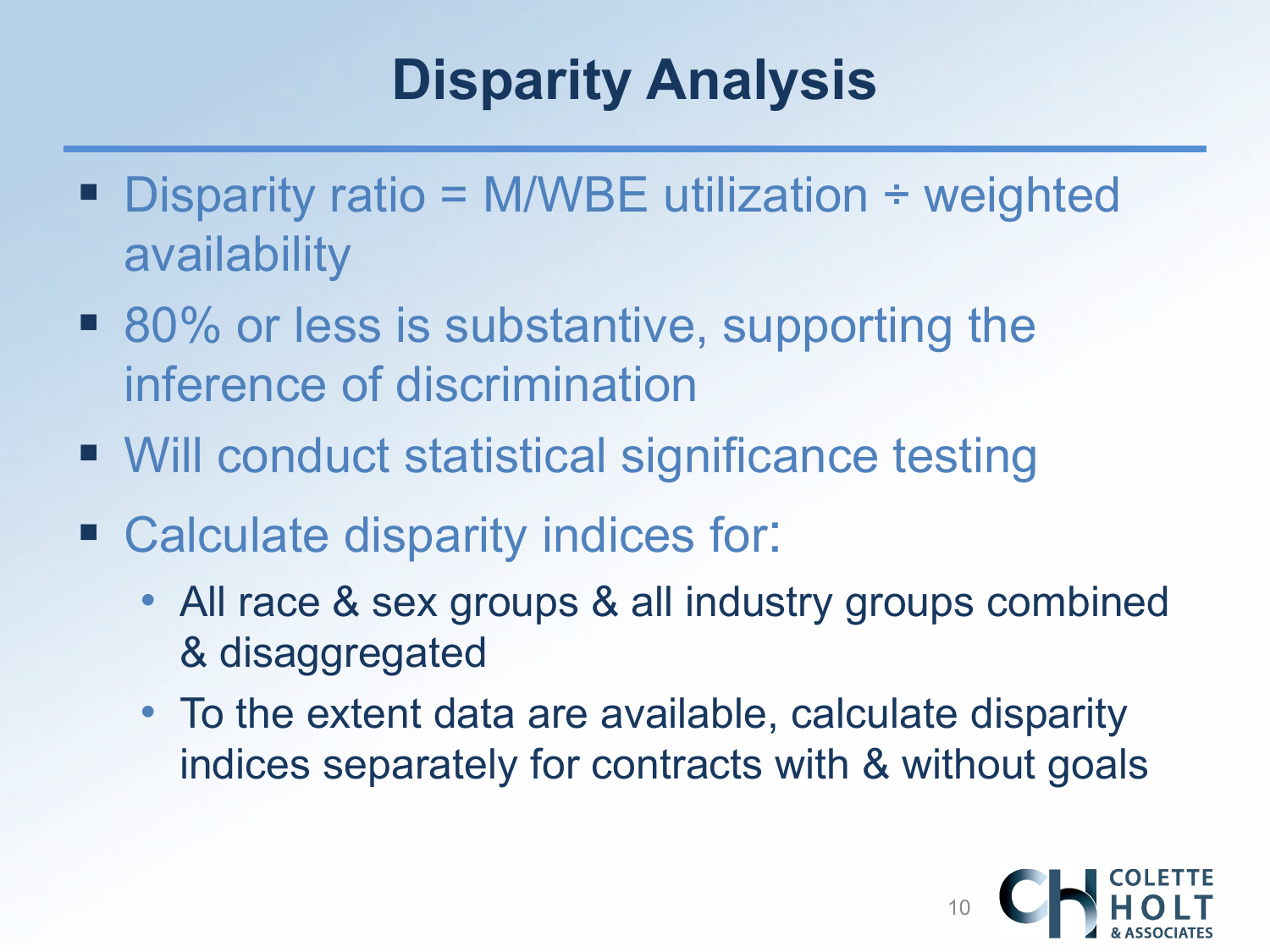#### **Economy-Wide Disparity Analyses**

- Compare M/WBEs' revenues to non-M/WBEs' using the Census Bureau's Survey of Business **Owners**
- Compare M/WBEs' formation rates & business earnings to non-M/WBEs' using the Census Bureau's American Community Survey
- **Review & summarize literature & surveys on** M/WBEs'access to commercial credit
- Critical for evaluation of effectiveness of raceneutral measures

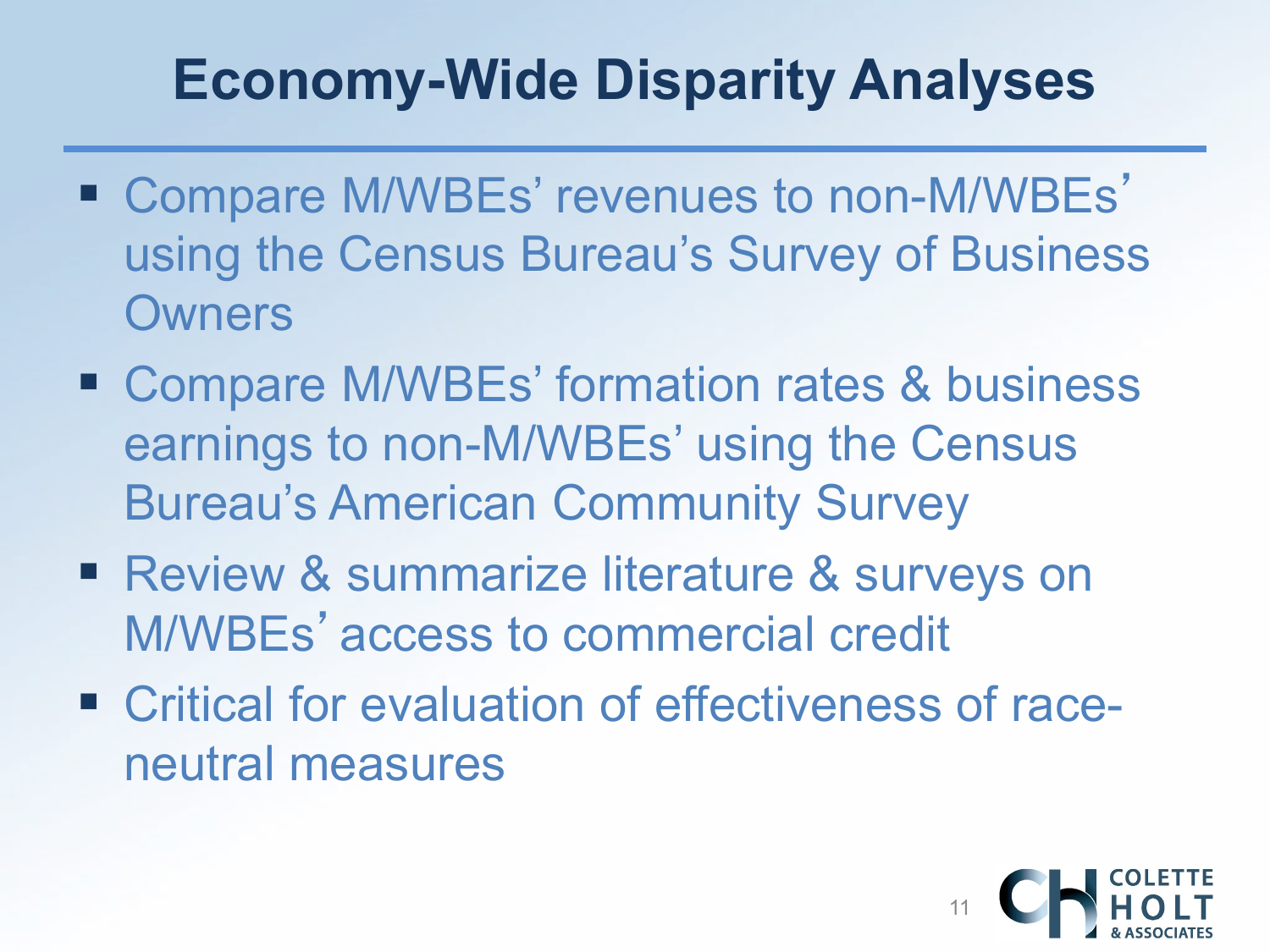#### **Anecdotal Data Collection & Analysis**

- Public Study Introduction Meeting
- **Business Owner Interviews** 
	- Explore
		- Barriers to M/WBEs' success in the Houston area markets
		- Ability to access County prime & subcontracts
		- **Possible supportive services or other race-neutral** measures
- **Harris County staff interviews**
- Review other relevant local disparity studies

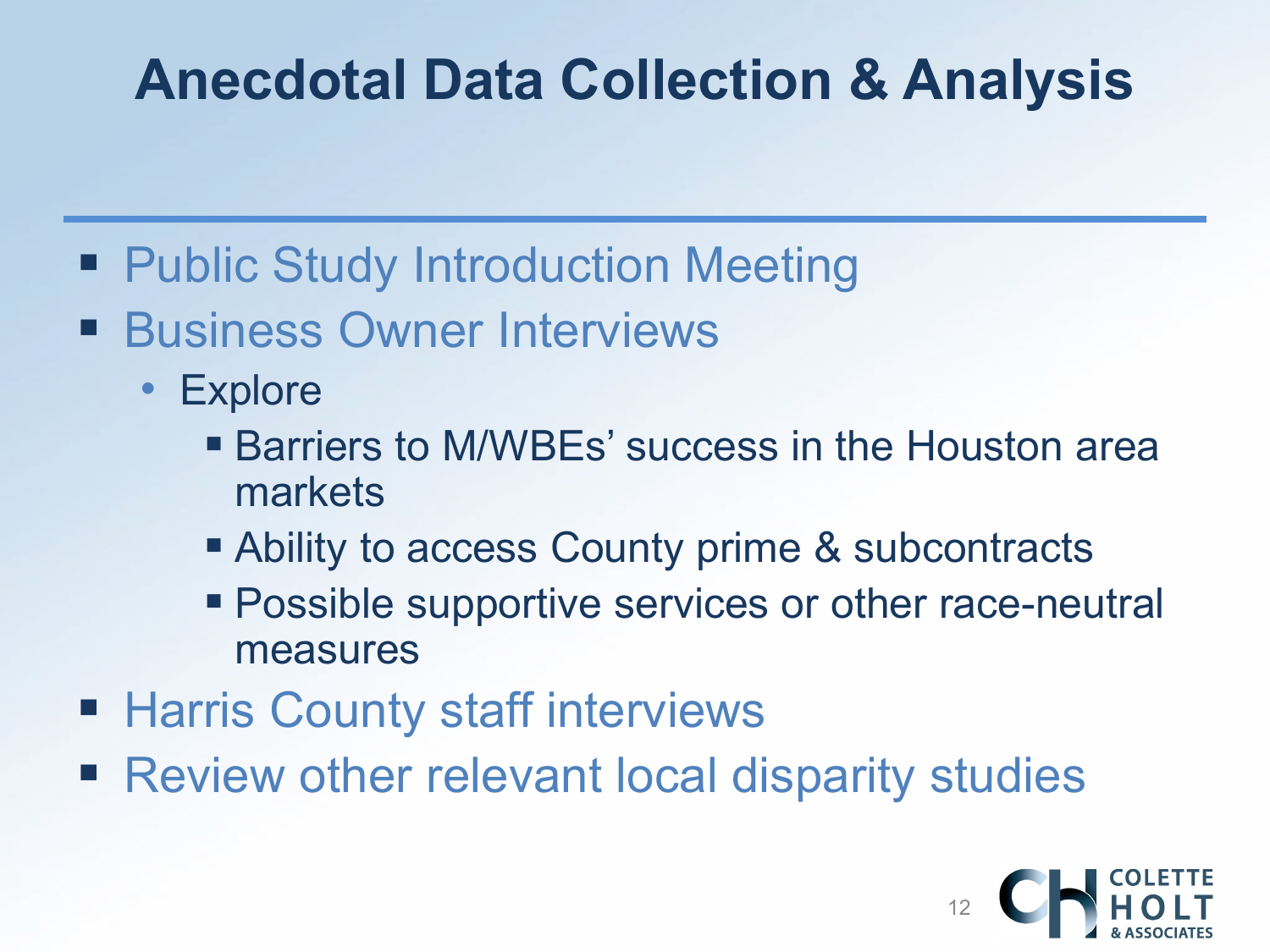#### **Review of the County's Contracting Policies**

- **Review contracting documents**
- Solicit the County's staff & interviewees' suggestions regarding improvements
- **Topics will include:** 
	- Barriers to County contracting & subcontracting
	- Outreach to M/WBEs & small firms
	- Data collection systems

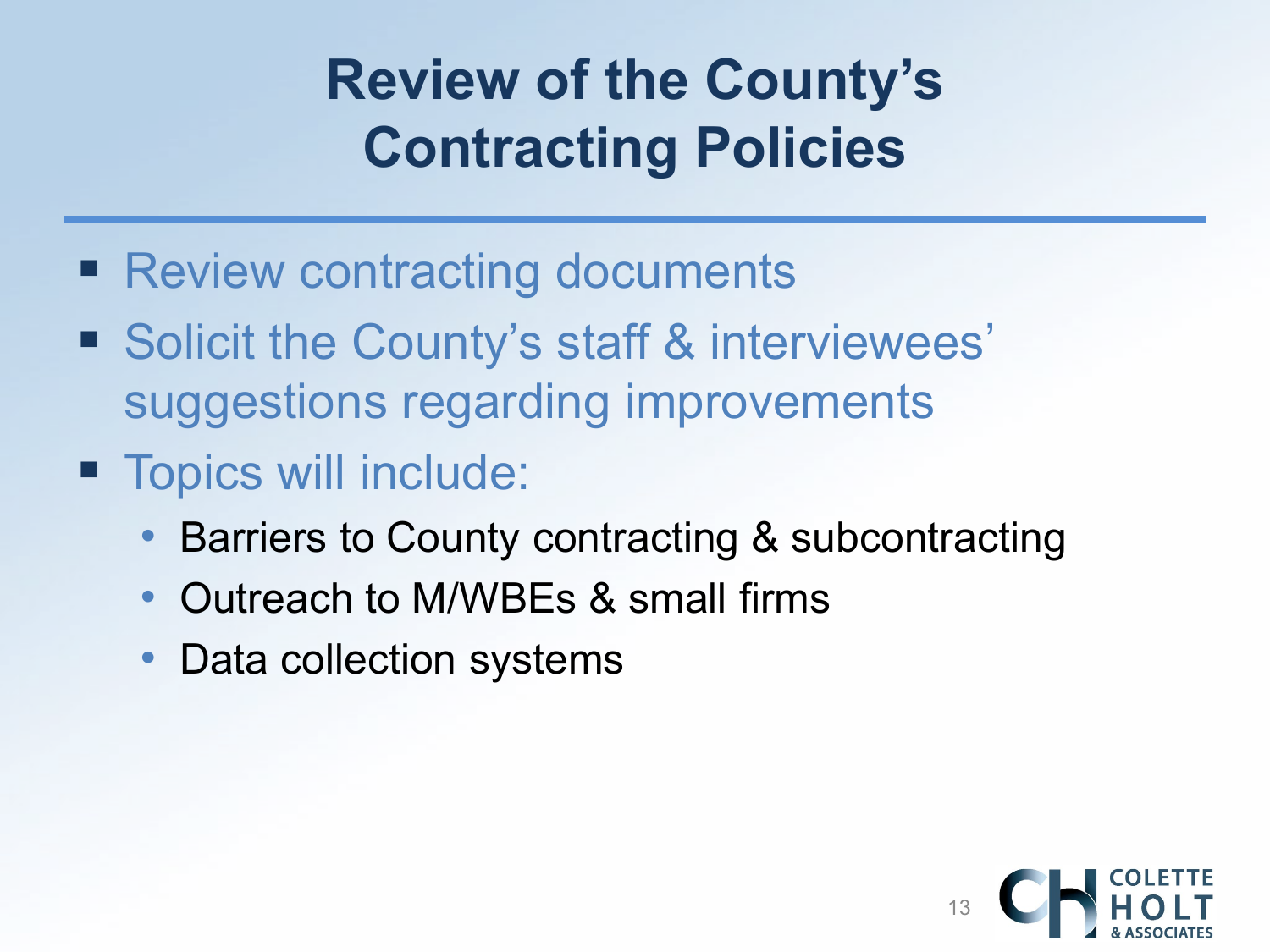## **Recommendations**

- Race & Gender Neutral Measures to Reduce Barriers & Increase Opportunities
- Potential Narrowly Tailored Race- & Gender-Conscious Remedies
	- M/WBE Program
		- **Program eligibility**
		- **Annual M/WBE goals**
		- Contract goal setting methodology
		- **Bid/proposal evaluation**
		- Monitoring & data collection

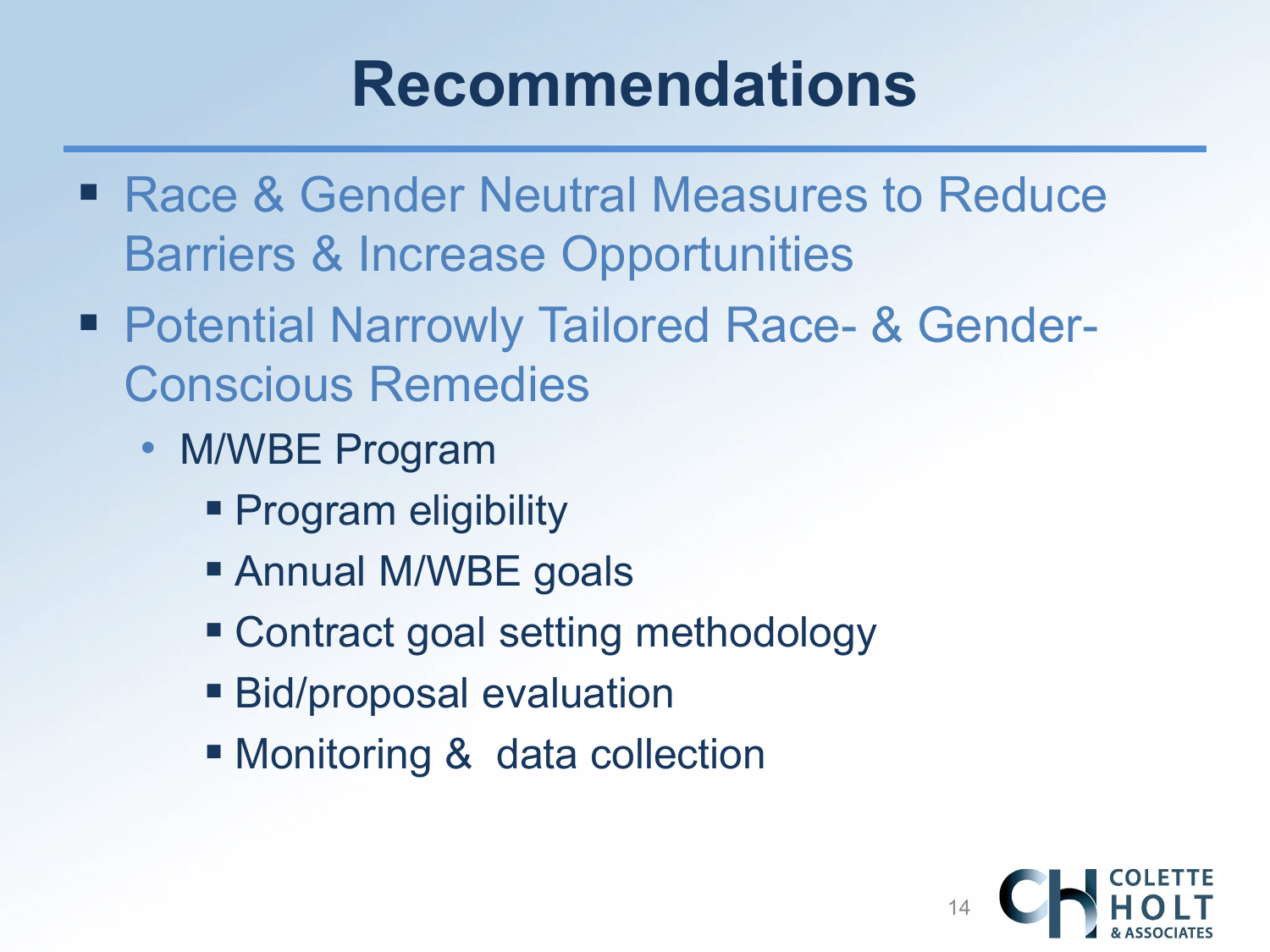# **Study Participation Information**

Business Owner Interviews – Spring 2019 [Study Website: http://harriscounty.disparity](http://harriscounty.disparity-study.com/)study.com

Study email: [harriscounty-study@mwbelaw.com](mailto:harriscounty-study@mwbelaw.com)

Study Telephone Number: (855) mwbelaw / (855) 692-3529

Harris County Disparity Study Manager: DeWight Dopslauf,

County Purchasing Agent/ Disparity Study Manager

[dewight.dopslauf@pur.hctx.net](mailto:dewight.dopslauf@pur.hctx.net)

or (713) 274-4404.